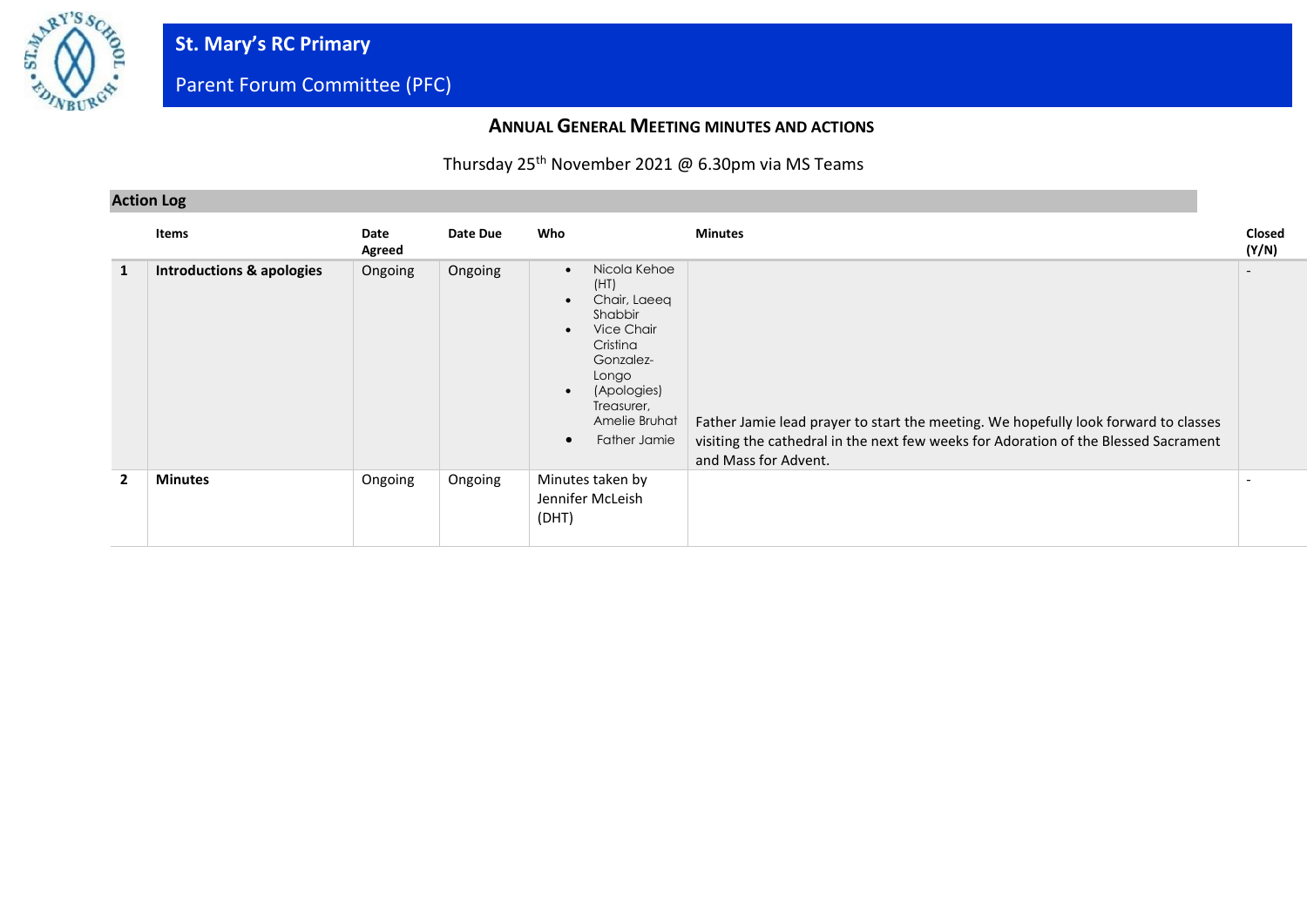

# **St. Mary's RC Primary**

Parent Forum Committee (PFC)

| <b>Head Teachers Report</b> | Ongoing | Ongoing | Head Teacher,<br>Mrs Kehoe | Rules, routines well embedded now $-$ school life is carrying on as best we<br>can. There have been very few weeks when we have had full staff<br>complement<br>Positive Behaviour – pupils want to retain Golden Time $\&$ we're<br>$\blacktriangleright$<br>introducing 'Stars of the Month' for pupils making that extra effort could<br>be for work, promoting a good cause, being a good citizen, good friend -<br>and they meet the HT for a Friday treat. Continuing our, 'Star Writers' too.<br>$PE$ star of the week – positive quick notes.<br>Children in P1 have loved the play resources purchased from the £500<br>donated by PFC - Mrs McLeish purchased resources from pupil requests<br>e.g. small world, fire station, medical cart, supermarket, pets (wooden),<br>pirate ship, buggies, trollies, loose parts items.<br>$\blacktriangleright$<br>Children would also like large play items – e.g chess sets, giant Jenga.<br>Would like decking to continue to be a, 'calm' area – books, paper, pens,<br>games etc.<br>Staff have reviewed their classes and looking to make a, 'cosy' area if they<br>▶<br>$can$ – just some items to make the rooms more comfortable looking<br>We have a, 'you asked' 'we did' display – clubs, resources, charity events<br>Clubs – staff led – choir, hockey, guitar, girls football, French. Active<br>▶ |
|-----------------------------|---------|---------|----------------------------|---------------------------------------------------------------------------------------------------------------------------------------------------------------------------------------------------------------------------------------------------------------------------------------------------------------------------------------------------------------------------------------------------------------------------------------------------------------------------------------------------------------------------------------------------------------------------------------------------------------------------------------------------------------------------------------------------------------------------------------------------------------------------------------------------------------------------------------------------------------------------------------------------------------------------------------------------------------------------------------------------------------------------------------------------------------------------------------------------------------------------------------------------------------------------------------------------------------------------------------------------------------------------------------------------------------------------------------------------------------------|
|                             |         |         |                            | schools – mixed football, multi sports. Pupil led – chess club.<br>Other school news<br>$\triangleright$ Covid – mitigations remain in place as per email this week - restricting<br>mixing indoors for present moment. Reminder for parents that all household<br>members need to stay at home if someone is getting a PCR test.<br>Ms Murphy was appointed principal teacher – remit: Accelerated reading –<br>monitoring data/liasing with staff / library PSA re pupils to<br>support/strategies to use. Also ECO/Laudato Si' development. Progressing<br>towards 5 <sup>th</sup> Green Flag<br>$\triangleright$ 2 new PSAs – Mrs Hindle and Mr Lamb. Mrs Jaeger now left – recruiting<br>another PSA and authority is funding additional PSA for play based learning<br>in P1 and an EYP. Also recruiting an additional supervisor $-$ just to cover<br>breaks/lunch times. Also currently recruiting for a class teacher.<br>$\blacktriangleright$ Pupil Support Officer – Mr Diffley – update<br>Competition winners - a runner up in Laudato Si' poster competitions and<br>Winter Windows competition $-4$ pupils, 2 pupils short listed for green<br>pencil award<br>MSPs – P6s receiving letters back in response to their ideas re climate<br>▶<br>change                                                                                               |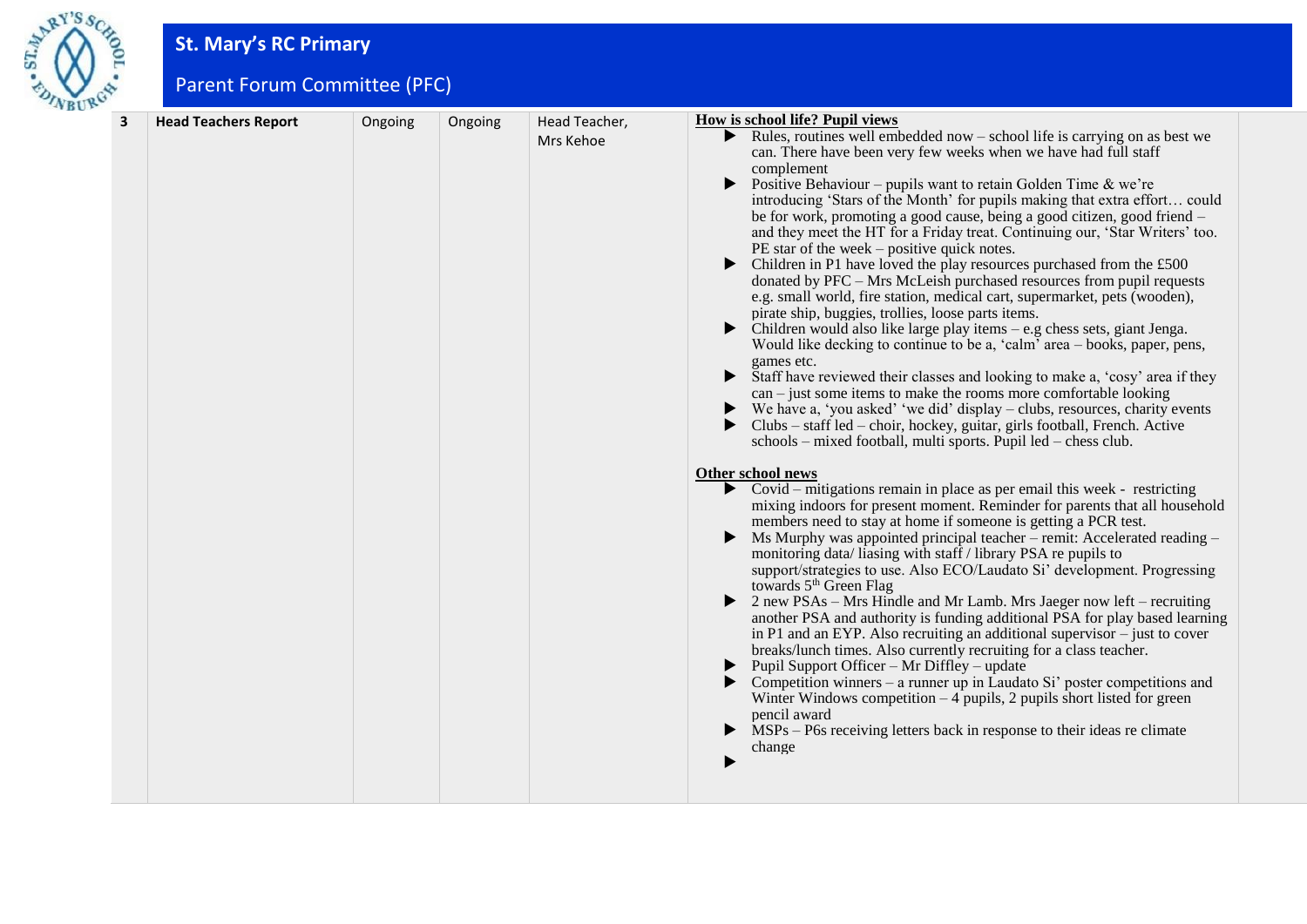

| <b>Renewal Plan Priorities</b>                                                                          |
|---------------------------------------------------------------------------------------------------------|
| $\blacktriangleright$ Health, Wellbeing & Resilience                                                    |
| Equalities                                                                                              |
| Teaching, Learning & Assessment                                                                         |
| Equity & Inclusion                                                                                      |
| Celebrating & Worshipping                                                                               |
|                                                                                                         |
| Next steps from Standards & Quality Report: Teaching, Learning & Assessment                             |
| <b>Next steps:</b>                                                                                      |
| • Continue with focus to improve writing and non - fiction writing in                                   |
| particular, using new resource                                                                          |
| • Purchase additional, '5 Minute Numeracy Boxes'                                                        |
| Ensure consistency in planning of OL to ensure equity of experience across<br>▶                         |
| the school                                                                                              |
| $\triangleright$ Proceed with Digital Schools Award programme – staff will engage in<br><b>CLPL/SCE</b> |
| Staff will engage in Edinburgh Teacher's Charter programme building on                                  |
| good practice in learning & teaching                                                                    |
| ▶ P5 staff to engage in CLPL for Numeracy & Maths                                                       |
| $\triangleright$ Overview of Learning & Teaching policy on Aug in-service particularly to               |
| help new staff                                                                                          |
| • Increase pupil responses from Wellbeing survey refeedback: in response to                             |
| the question asking if teachers talk about how to make work better, 79% said                            |
| yes. We want to improve on this.                                                                        |
|                                                                                                         |
| Where are we:                                                                                           |
| $\triangleright$ Covid recovery fund – teacher assigned to support identified pupils (weekly)           |
| with writing in particular for P5 pupils and with phonics / writing for P2s                             |
| ▶<br>Cluster moderation in writing – ensuring consistency, agreeing standards,                          |
| really helpful to have St T's staff to discuss 2 <sup>nd</sup> level                                    |
| • '5 Minute Numeracy boxes' in good use                                                                 |
| • Miss Clarke has a draft Digital strategy policy to share soon                                         |
| All classes have had lessons with Earth Calling – they will return for P3 $\&$                          |
| P5 stages with staff planning for OL also                                                               |
| Support packs produced for P2 pupils                                                                    |
| Staff training to come re technology/L & T                                                              |
| Looking to purchase Maths games                                                                         |
| Focus group discussions reflecting that pupils feel they receive helpful                                |
| $feedback - so far with the groups - some pupils still saying not sure so$                              |
| feeding that back. Pupils vocabulary around writing is changing- 'so far                                |
| we've done persuasive writing and descriptive writing', 'we're doing                                    |
| narrative now' 'we write targets about our writing – mine was to use a                                  |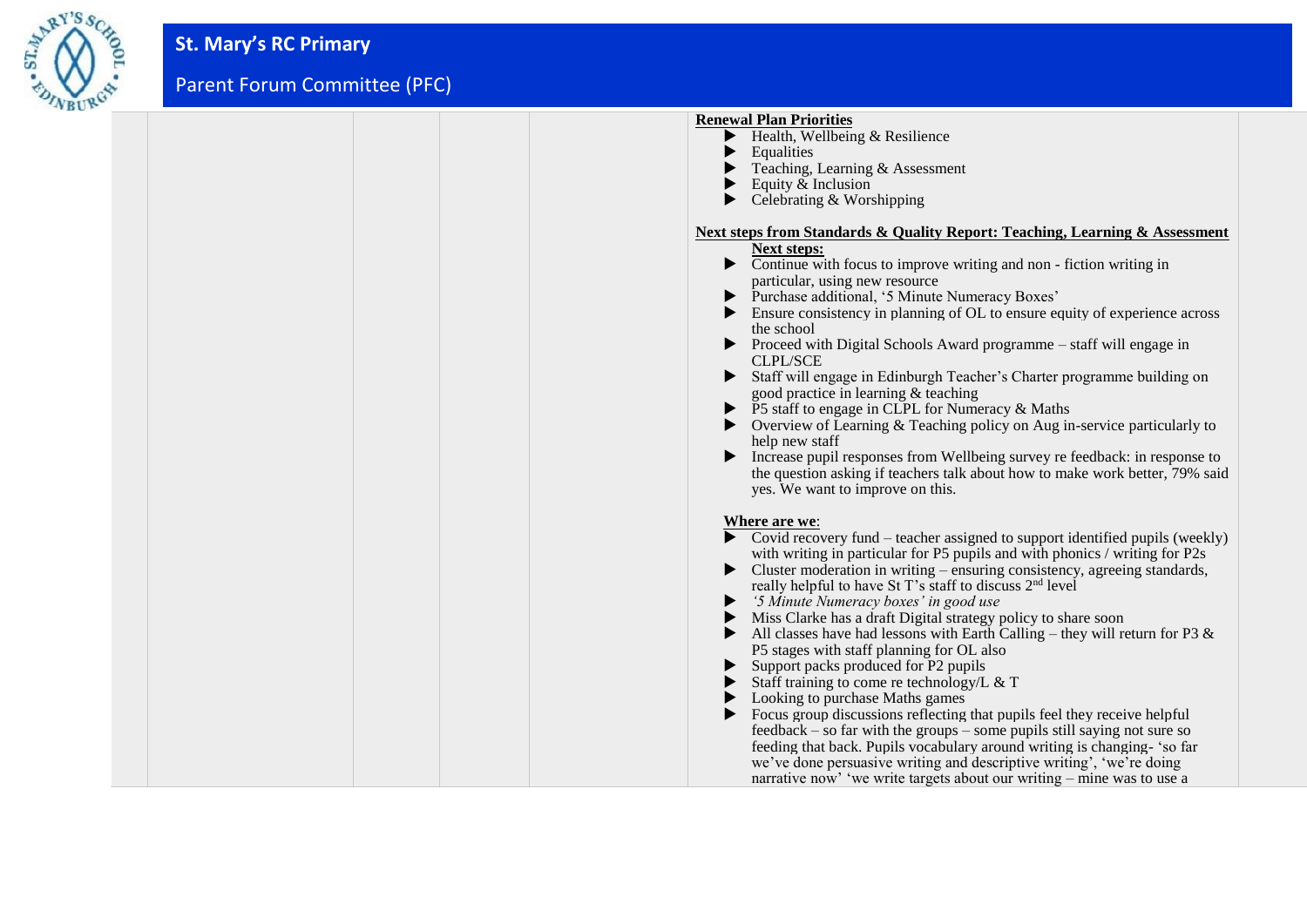

| variety of connectives', 'we try to persuade people with a series of<br>arguments'                                                                                                                                                                                                                                                                                                                                                                                                                                                                                                                                                                                                                                                                                                                                                                                                                                                                                                                                   |
|----------------------------------------------------------------------------------------------------------------------------------------------------------------------------------------------------------------------------------------------------------------------------------------------------------------------------------------------------------------------------------------------------------------------------------------------------------------------------------------------------------------------------------------------------------------------------------------------------------------------------------------------------------------------------------------------------------------------------------------------------------------------------------------------------------------------------------------------------------------------------------------------------------------------------------------------------------------------------------------------------------------------|
| Health, Wellbeing & Resilience<br><b>Next steps:</b><br>$\triangleright$ Discuss current nurture practices at beg of new session & continue to<br>prepare for re-accreditation of Nurturing Schools Award<br>In P5-P7 children were less likely to talk to an adult if they were upset. 25%<br>▶<br>of pupils say they keep their feelings to themselves- with proportionately<br>higher amounts of children saying this in P4. Focus on these stages next<br>session.<br>Continue to track pupils using SIMD index and allocate resources and<br>▶<br>support<br>Whole school ASD training<br>▶                                                                                                                                                                                                                                                                                                                                                                                                                     |
| Where are we?<br>Staff have reviewed their classes using the authority's 'CIRCLE' document<br>- and looking to make a, 'cosy' area if they can – just some items to make<br>the rooms more comfortable looking – pupils have asked for bean bags,<br>cushions, plants. (CIRCLE -evaluation tool<br>Child/Research/Curriculum/Learning/Teaching)<br>WAGOLL (What a good one looks like) nurture displays in every class<br>▶<br>Assembly focus, 'Talk Things Over' – we have seen increased pupil council<br>requests – just from moving the suggestion box and increased Class and HT<br><b>Bubble Time slips</b><br>ASD training took place in October with teachers making any additional<br>resources or further strategies if needed in place for pupils<br>Zones of regulation displays in every class – supporting emotional<br>regulation<br>Social skills groups and nurture groups established<br>Rota for attending Adoration of the Blessed Sacrament and mass during<br>Advent<br>Update from Mr Diffley |
| <b>Pupil support officer role</b><br>Liaise with families and pupils.<br>Weekly check-ins with target pupils.<br>Communicating with families.<br>$\blacktriangleright$ Work in conjunction with teaching staff.<br>Nurture groups<br>Development of wellbeing for target pupils.<br>Modelling good communication and key developmental behaviour.<br>Providing a safe, predictable environment.                                                                                                                                                                                                                                                                                                                                                                                                                                                                                                                                                                                                                      |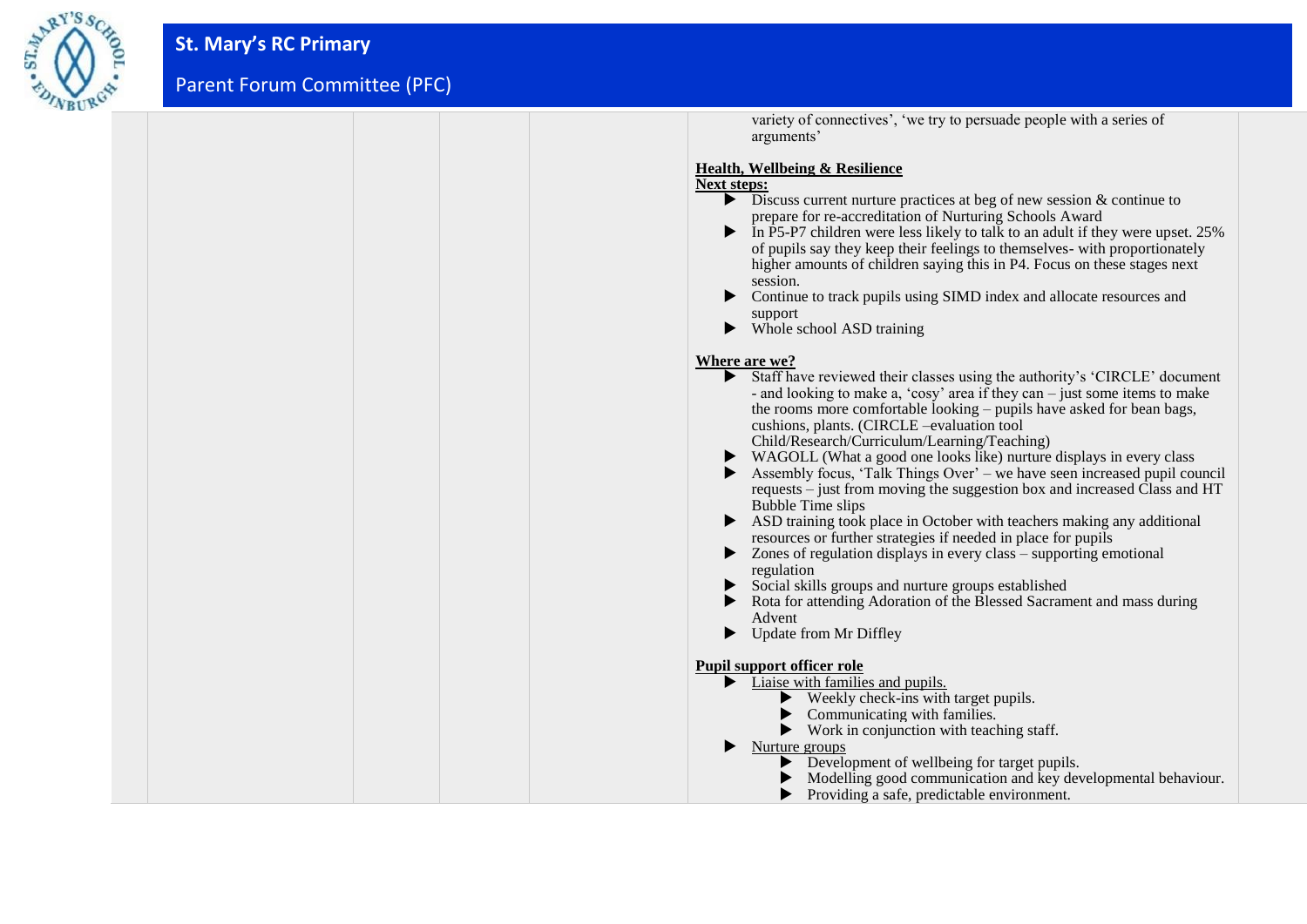

| Extra-curricular activities.<br>Girls football<br>French club<br>Chess club<br>Continual professional development.<br>• LIAM training. Liaising with other PSOs<br><b>Equalities</b><br><b>Next steps:</b><br>Agree with parent working group next steps from survey                                                                                                                                                                                                                                                                                                                                                                                                                                                                                                                         |
|----------------------------------------------------------------------------------------------------------------------------------------------------------------------------------------------------------------------------------------------------------------------------------------------------------------------------------------------------------------------------------------------------------------------------------------------------------------------------------------------------------------------------------------------------------------------------------------------------------------------------------------------------------------------------------------------------------------------------------------------------------------------------------------------|
| • Continue to improve provision of 'diversity' in library- books about<br>different ethnicities, fact and fiction<br>Issue revised anti-bullying/equalities policies<br>▶                                                                                                                                                                                                                                                                                                                                                                                                                                                                                                                                                                                                                    |
| Where are we?<br>• Working party met to review anti-bullying policy and pupil extract. Decided<br>need for a separate Equalities Policy and to ensure pupil 'policy' is in pupil<br>friendly language – the pupil equality group are doing this as well as making<br>a display – we are using relevant sections from pupil HGIOS to create an<br>action plan<br>▶<br>Policies were issued during last week along with 2 videos and a survey to<br>help inform next steps<br>$\triangleright$ Plans to have a whole school 'arts' experience – a song has been suggested –<br>Mr Mikulin happy to help with this<br>New books have been purchased incld. Pupil requests re diversity<br>Girls football teams $-$ a first!<br>P3/4 with Ms Jabbar working on RRS – aiming for our silver award |
| <b>Equity &amp; Inclusion</b>                                                                                                                                                                                                                                                                                                                                                                                                                                                                                                                                                                                                                                                                                                                                                                |
| <b>Next steps:</b><br>Continue to track pupils using SIMD index and allocate resources and<br>support<br>Monitoring attendance a priority<br>▶<br>Support families re opportunities e.g. P7 camp, attendance at clubs<br>▶                                                                                                                                                                                                                                                                                                                                                                                                                                                                                                                                                                   |
| Where are we?<br>• Continue monthly attendance reviews with PSO now following up with<br>families re any support needed<br>Spaces allocated in clubs to pupils who don't/can't access any clubs/<br>funding has been applied for re P7 camp. 'Friends of Lagganlia' and from<br><b>SVDP</b><br>We have updated our pro-formas for tracking meetings $-$ a 'RAG' form $-$<br>easy to see at a glance for staff:                                                                                                                                                                                                                                                                                                                                                                               |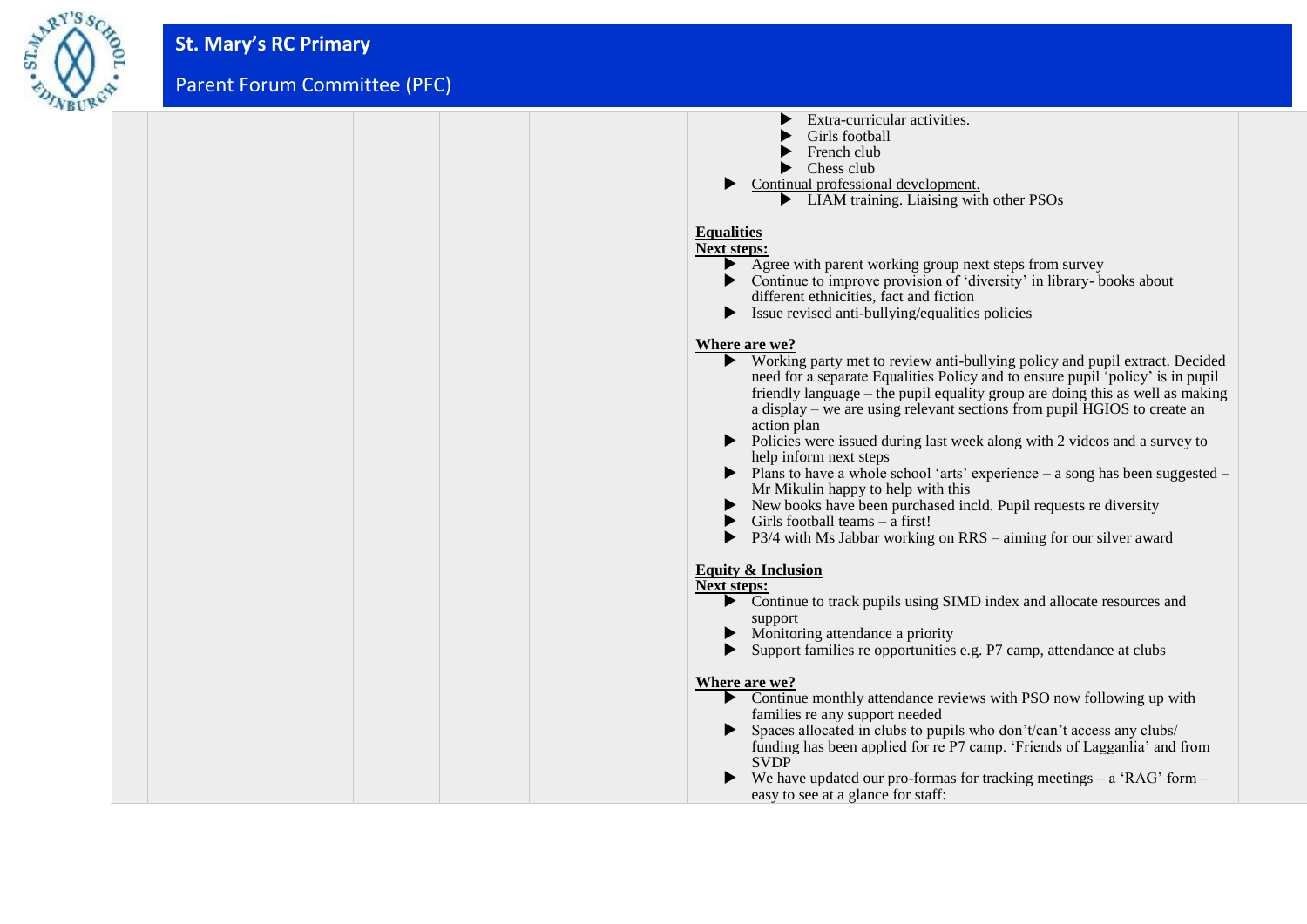

## **St. Mary's RC Primary**

Parent Forum Committee (PFC)

|   | <b>Items</b>          | <b>Date</b><br>Agreed | <b>Date Due</b> | Who                  | <b>Minutes</b>                                                                                                                                                                                                                                                                                                                                                                                                                                                                                                                                                                                                                                                                                                                                                                                           | <b>Closed</b><br>(Y/N) |
|---|-----------------------|-----------------------|-----------------|----------------------|----------------------------------------------------------------------------------------------------------------------------------------------------------------------------------------------------------------------------------------------------------------------------------------------------------------------------------------------------------------------------------------------------------------------------------------------------------------------------------------------------------------------------------------------------------------------------------------------------------------------------------------------------------------------------------------------------------------------------------------------------------------------------------------------------------|------------------------|
|   |                       |                       |                 |                      | Inclusion/Engagement/Attendance/Equity/Wider achievement/- discuss<br>'amber' & 'red' in particular – as well as discussing attainment in L & T,<br>reading, writing, $N & M$ .<br>SLT, PSO and SfL teacher meet regularly to discuss pupils and plan<br>supports / interventions.                                                                                                                                                                                                                                                                                                                                                                                                                                                                                                                       |                        |
|   |                       |                       |                 |                      | Other items:<br>Christmas Charity giving: Advent<br>Real Gifts Stall – pupil fair<br>Class Photographs – can be arranged now or do we go for a different, 'no cost'<br>approach?<br>* A parent has offered to take class photographs. This would be a more affordable<br>option for parents. Parents would need to give permission for this to happen.<br>Homework – what are the issues – how can we help? Issued Tuesdays on TEAMs<br>* Class teachers will email homework to Lynda White to email to parents. Parents<br>finding it difficult to manage Teams with so many<br>Pupil Christmas Fair $-$ lots of donations so far, thank you $-$ and pupils asking to have<br>different stalls - parent helpers after school Thursday would be great – how do<br>children pay?? Equity? 'ticket' system |                        |
| 4 | Accounts              | Ongoing               | Ongoing         | Chair, Laeeq Shabbir | Amelie not here to discuss accounts.<br>* Funding will be required from the equity fund for school camp. Some parents have<br>also kindly offered to donate money to help some families.                                                                                                                                                                                                                                                                                                                                                                                                                                                                                                                                                                                                                 |                        |
| 5 | Fundraising/Donations | Ongoing               | Ongoing         | Katy Ordonez-Berry   | *A huge thank you to Felicity Aitken and Katy Ordonez-Berry for organising the Christmas<br>card/gifts this year.<br>*PFC to pay invoice so that no VAT costs are incurred - this would result in just over £900<br>profit for school funds.                                                                                                                                                                                                                                                                                                                                                                                                                                                                                                                                                             |                        |
| 7 | Vacant PFC roles      | Ongoing               | Ongoing         | Chair, Laeeq Shabbir | We need a Secretary for PFC.                                                                                                                                                                                                                                                                                                                                                                                                                                                                                                                                                                                                                                                                                                                                                                             |                        |